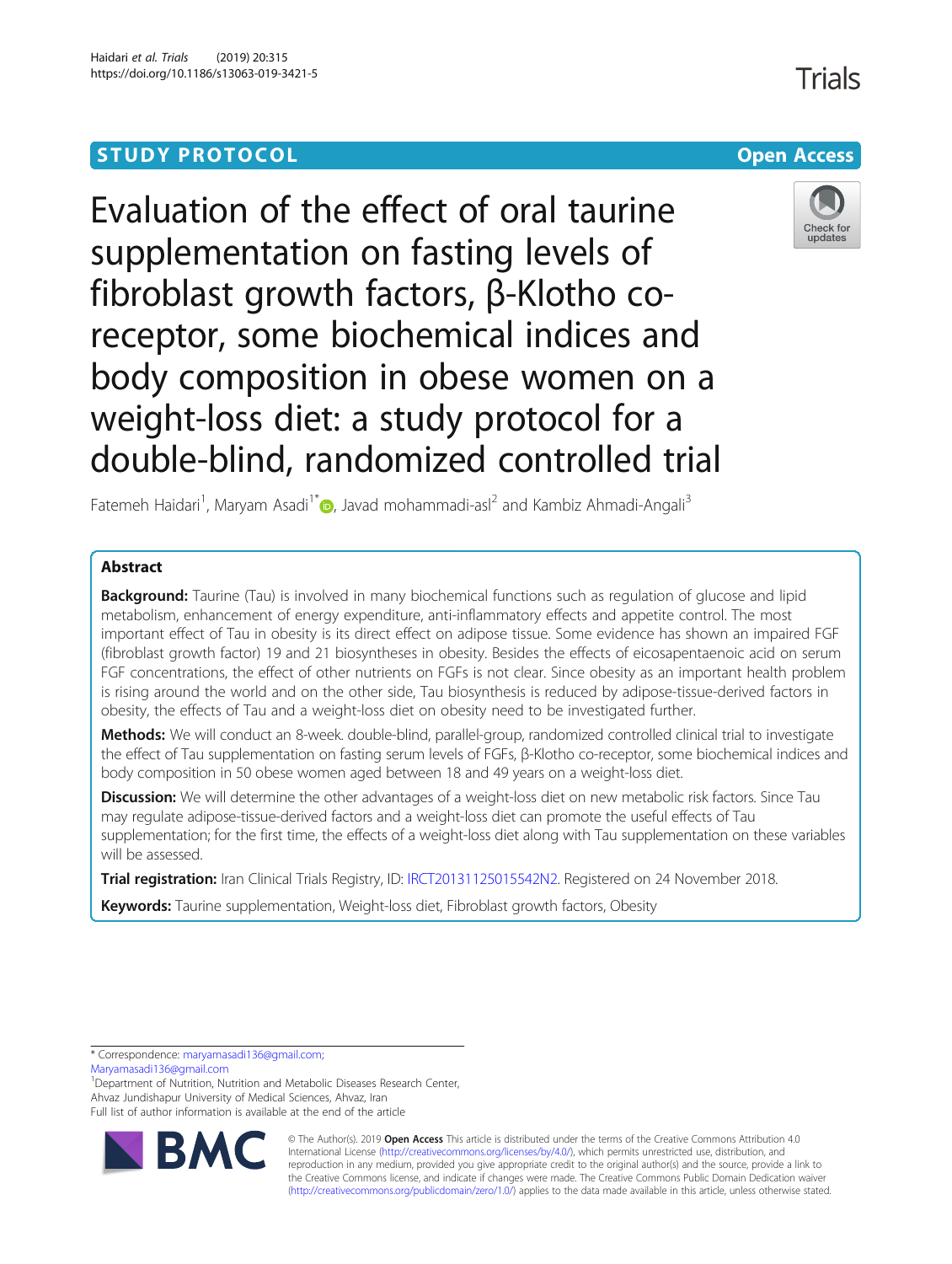#### Introduction

Obesity rates are rising around the world. Since excess body weight is associated with a higher incidence of cardiovascular disease, hyperlipidemia, hypertension, type 2 diabetes mellitus and some cancers, obesity is the fifth cause of mortality all over the world [\[1](#page-5-0), [2](#page-5-0)]. According to the new studies, some novel obesity-related hormones may have an important role in obesity treatment as metabolic regulators [\[3](#page-5-0)].

Fibroblast growth factors (FGFs) 19 and 21 as members of FGFs are different from canonical FGFs. FGF19 and FGF21 could circulate in vessels as hormones. They increase total energy expenditure. Furthermore, they may decrease blood glucose, insulin, triglycerides, fat mass and body weight [[4](#page-5-0)]. FGF19 and FGF21 link to a unique dual receptor complex consisting of β-klotho and activate tyrosine kinase FGF receptors (FGFR1–4) via a low-affinity interaction with heparan sulfate glycosaminoglycans (HSGAGs). β-klotho links to those and facilitates FGFR activation. β-klotho mainly expresses in metabolic organs including liver, adipose tissue and pancreas [[5,](#page-5-0) [6](#page-5-0)].

Some evidence has shown that FGF19 (released by the intestine) and FGF21 (released by the liver and adipose tissue) play an important role in glucose and lipid metabolism. Some evidence has also shown an impaired FGF19 and 21 biosyntheses in obesity [\[7](#page-5-0)]. According to the result of a cross-sectional study, the serum level of FGF21 and FGF19 was high and low in the obese subjects, respectively. Furthermore, β-klotho gene expression was decreased. Adipose-derived pro-inflammatory factors could decrease gene expression of β-klotho in obesity. Since the function of FGF19 and FGF21 is dependent on β-klotho as a co-receptor; decreased expression of β-klotho causes metabolic disorders [\[8](#page-5-0)]. Thus, β-klotho co-receptor has been considered as a new marker in metabolic diseases [\[9](#page-5-0), [10](#page-5-0)]. Since β-klotho expression is affected by adipose-derived proinflammatory factors, weight loss could be effective in reduction of resistance to FGF21 and β-Klotho coreceptor up-regulation.

Adiponectin has an important role in glycemic and lipid homeostasis. Recent evidence has shown that FGF21 increases adiponectin expression [\[7](#page-5-0)]. Generally, the serum level of FGF21 is directly associated with insulin resistance and increases liver stress markers in obese individuals. In addition, the serum level of FGF19 is reversely associated with insulin sensitivity and improvement in lipid metabolism. It seems that these two FGFs overlap in the body metabolism function [\[8\]](#page-5-0). Although one study showed the increasing effect of eicosapentaenoic acid (EPA) on serum FGF21 [\[11](#page-5-0)], the effect of other nutrients on FGFs is not clear.

Taurine (2-aminoethanesulfonic acid, Tau) is a sulfurcontaining amino acid that is synthesized endogenously from cysteine (Cys) or methionine (Met). Additionally, this amino acid could be provided by diet, especially seafood. Diet-derived Tau is carried in the blood circulation in a low amount to other tissues [\[12](#page-5-0)]. There is some evidence that shows that the serum level of Tau is reduced in obesity [\[13](#page-5-0), [14\]](#page-5-0). Tau is involved in many biochemical functions such as regulation of glucose and lipid metabolism, enhancement of energy expenditure, antiinflammatory effects and appetite control. The most important effect of Tau in obesity is its direct effect on adipose tissue [[12\]](#page-5-0). Tau increases genes expression that is related to energy expenditure including peroxisome proliferator-activated receptor (PPAR)  $\alpha$ , PPAR γ and PPAR γ co-activator protein (PGC)-1α. Thus, this amino acid increases energy expenditure in the white adipose tissue. In the other side, Tau induces PGC-1α gene expression in the brown adipose tissue [[15\]](#page-5-0). Also, in adipose tissue, it decreases the number of M1 macrophages (secreting pro-inflammatory cytokines and reactive oxygen species (ROS)) and increases the number of M2 macrophages (involved in the clearance of free fatty acid (FFA) and inhibition of lipotoxicity). Hence, Tau could reduce inflammatory markers such as high-sensitivity Creactive protein (hs-CRP) [[12](#page-5-0), [15\]](#page-5-0). Also, this amino acid is anti-inflammatory and anti-oxidant through its sulfonic acid group and non-participation in protein structure (in free-form) [\[16](#page-5-0)]. Although the result of studies is controversial, there is some evidence that shows the beneficial effect of Tau on energy expenditure, weight and body composition in obesity and diabetes in both animals and humans [\[15](#page-5-0)]. Tau has a putative role in increasing energy expenditure, fatty acid β-oxidation and adipose tissue hypertrophy reduction [[15\]](#page-5-0). Since serum FGF concentration is associated with visceral obesity [\[7](#page-5-0)] and the effect of Tau supplementation on serum FGF concentration is not clear, we decided to conduct a randomized controlled clinical trial (RCT) investigating the effect of Tau supplementation on fasting serum levels of fibroblast growth factors (FGF19, FGF21), β-Klotho coreceptor, some of the metabolic risk factors and body composition in obese women on a weight-loss diet.

#### Hypothesis and aims

We hypothesize that Tau supplementation along with a standard weight-loss diet improves serum levels of biochemical parameters and body composition. The primary aims of the present RCT are the assessment of Tau supplementation on fasting serum levels of biochemical parameters and body composition. Furthermore, the secondary aims will evaluate the associations between changes in concentrations of fibroblast growth factors (FGF19, FGF21) and β-Klotho co-receptor with other variables.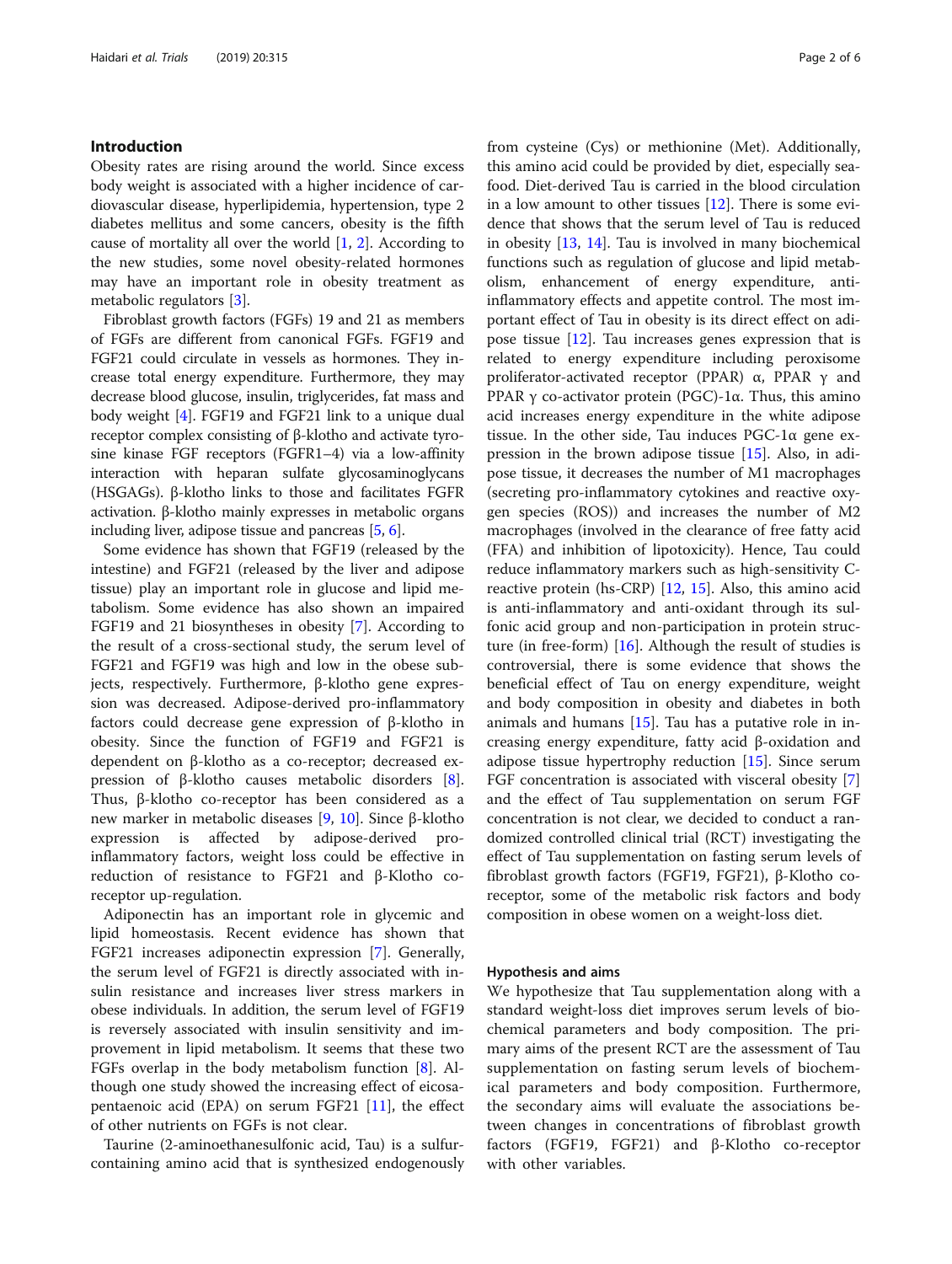#### Methods

#### Design and setting

We will be performed a double-blind, parallel-group, clinical RCT. The proposed RCT will be conducted at the Private Nutrition Therapy Clinics in Ahvaz for 8 weeks to evaluate the effect of daily 3-g Tau supplementation in obese individuals Fig. 1. (The Standard Protocol Items: Recommendations for Interventional Trials (SPIRIT) 2013 Statement will be followed in this trial (Additional file [1\)](#page-4-0)). Figure 1 shows the Flow diagram of the study.

#### Participants

Participants will be 50 non-menopause obese women. Inclusion criteria will be included women aged 18 to 49 years old; body mass index (BMI) range between 30 and  $40 \text{ kg/m}^2$ ; exclusion criteria will be included: menopause, pregnancy and lactation; having a history of food allergy, cancer, acute or chronic renal failure, acute or chronic hepatic failure, thyroid disorders, gastrointestinal diseases, taking multivitamin/mineral supplements, taking herbal supplements or weightloss drugs, surgery for weight loss and any weight loss over the past 6 months.

#### Ethics and trial registration

The eligible participants will be notified about the study protocol. The protocol is approved by the Ethics Committee of Ahvaz Jundishapur University of Medical Sciences that is in accordance with the Declaration of Helsinki (approval number: IR.AJUMS.REC.1397.590). Each participant will sign an informed consent form. All collected data will be held confidential. This study is registered with the Iranian Registry of Clinical Trials (registration number: IRCT20131125015542N2).

#### Sample size

The sample size was calculated based on the effect of Tau supplementation on changes in hs-CRP in obese people that was conducted by Rosa et al. [\[12](#page-5-0)]. It was computed by considering 95% confidence interval and 80% power ( $\alpha$  = 0.05 and β = 0.2). In addition, the mean and standard deviation (SD) of hs-CRP levels in the mentioned study was as follows:  $\mu_1 = 14.30$ ;  $\mu_2 = 10.50$ ;  $SD_1 = 2.90$ ;  $SD_2 = 2.40$ . We considered a 20% attrition rate. Finally, 25 subjects are considered for each group. All individuals will be included in the RCT if they meet the inclusion criteria and are willing to participate in the study to achieve the estimated sample size.

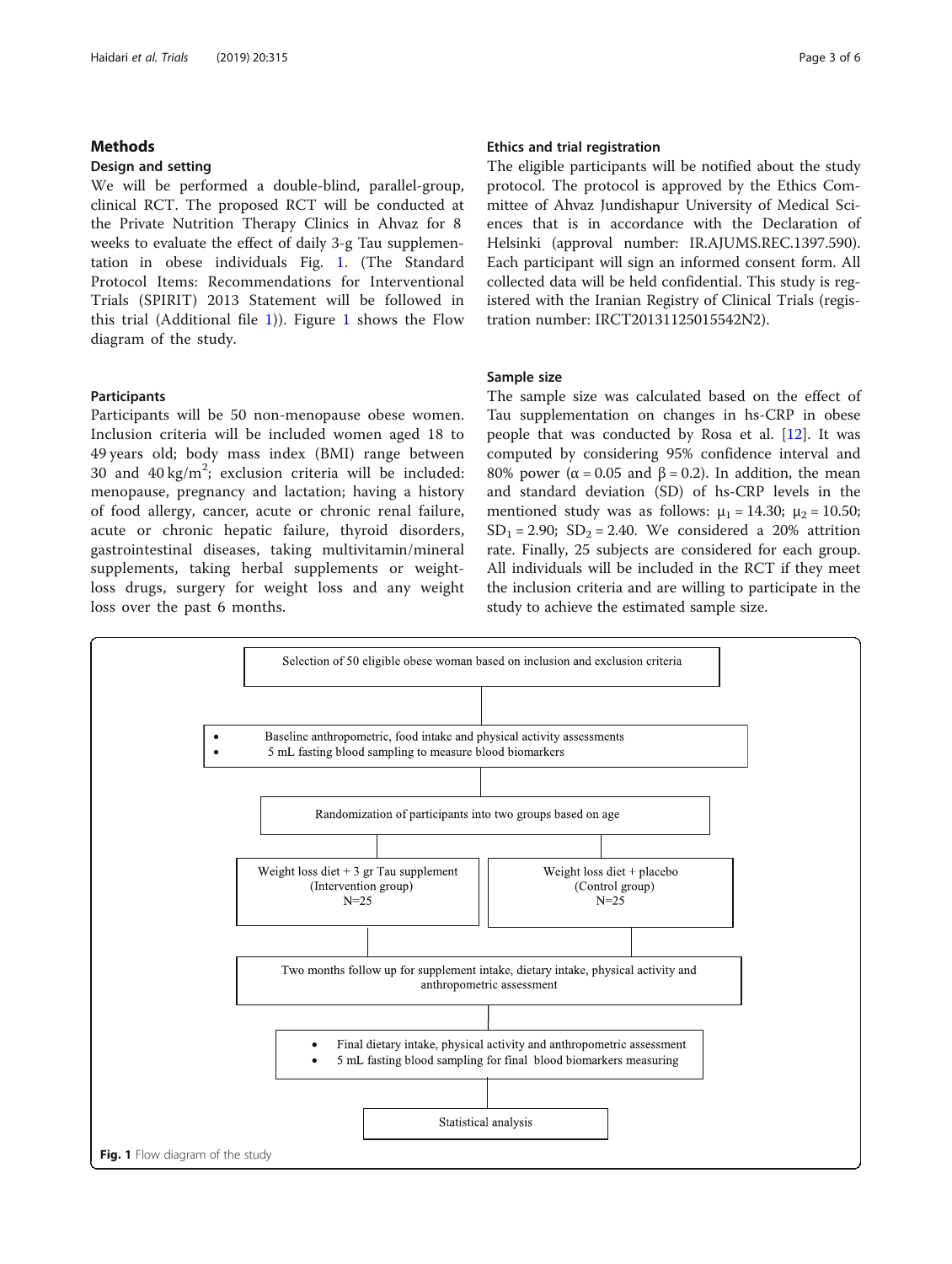#### Randomization and blinding

Eligible subjects will be divided and stratified based on age (within 10-year intervals) randomly into two groups including control (standard weight-loss group + taking placebo,  $n = 25$ ) and intervention (standard weight-loss group + Tau supplementation,  $n = 25$ ). Randomization will be performed using the computer-generated random numbers by a third party to reduce the probable bias. The third party will generate a random block design in blocks of 10.The naming of Tau or placebo bottles will be done based on random numbers and odd or even numbers will be allocated randomly to groups A or B. To preserve the blindness in case of any side effects, the third party will use unique codes instead of A or B.To achieve blinding, the bottles will be sealed, and we will be assured from the similarity of appearance and their weight. The researcher and participants will be blinded to the treatment allocation. Randomization codes of the RCT will be unlocked only after all individuals complete the study protocol.

#### Intervention

All subjects will follow a hypocaloric diet, whose energy needs will calculated by the Mifflin St. Jeor equation. Then, 30% of estimated energy requirements will deduct. The intervention group will receive 1-g Tau capsule three times a day after breakfast, lunch and dinner. The Tau supplementation dose will be determined according to the previous study [\[12\]](#page-5-0).Tau supplement will be provided by Nutricost Company (Midvale, UT, USA). In addition, Placebo capsules will be provided by the Pharmacy Faculty of Ahvaz Jundishapur University of Medical Sciences in the same form and size as the Tau capsules. All capsules will be given to participants in the similar packing every 15 days. The macronutrients of a hypocaloric diet will be 50% carbohydrate, 30% fat and 20% protein. Considering the general principles of dieting, a trained dietitian will give a dietary exchange list and an individualized diet according to the subjects' dietary habits. The same dietitian will follow the subjects to check compliance through phone calls or SMS every 3 days. Figure 2 shows the schedule for enrollment, intervention and assessment based on the Standard Protocol Items; Recommendations for Interventional Trials (SPIRIT) Figure.

#### Measurements

An individual information questionnaire including demographic situations, history of diseases, supplementations and medications will be filled at the baseline. Dietary intake will be evaluated by 3-day 24-h recall questionnaires (two weekdays and one weekend day) at the beginning, middle and the end of the study. Total calorie and macroniutrients intake will be calculated using Nut IV (the Hearst Corporation, San Bruno, CA, USA ). The participants will be asked not to change their physical activity level (PAL). Physical activity levels will be assessed by the International Physical Activity

|                                                                                                                                         | <b>STUDY PERIOD</b> |                             |                             |                 |                        |  |  |  |
|-----------------------------------------------------------------------------------------------------------------------------------------|---------------------|-----------------------------|-----------------------------|-----------------|------------------------|--|--|--|
|                                                                                                                                         | Enrolment           | Allocation                  |                             | Treatment phase | Follow up              |  |  |  |
| TIMEPOINT**                                                                                                                             | -1 week             | <b>Baseline</b><br>(week 0) | <b>Baseline</b><br>(week 0) | Weeks 8         | 8 weeks after baseline |  |  |  |
| <b>ENROLMENT:</b>                                                                                                                       |                     |                             |                             |                 |                        |  |  |  |
| Eligibility screen                                                                                                                      | $\times$            |                             |                             |                 |                        |  |  |  |
| Informed consent                                                                                                                        | $\times$            |                             |                             |                 |                        |  |  |  |
| Allocation                                                                                                                              |                     | $\times$                    |                             |                 |                        |  |  |  |
| <b>INTERVENTIONS:</b>                                                                                                                   |                     |                             |                             |                 |                        |  |  |  |
| [Hypocaloric diet +Tau]                                                                                                                 |                     |                             |                             |                 |                        |  |  |  |
| [Hypocaloric diet + placebo]                                                                                                            |                     |                             |                             |                 |                        |  |  |  |
| <b>ASSESSMENTS:</b>                                                                                                                     |                     |                             |                             |                 |                        |  |  |  |
| [Blood tests, anthropometric<br>measurements, 24 hr. recall<br>and etc.]                                                                |                     | $\times$                    | $\times$                    |                 |                        |  |  |  |
| [Blood tests, anthropometric<br>measurements, 24 hr. recall<br>and etc.]                                                                |                     |                             |                             |                 | X                      |  |  |  |
| Fig. 2 Schedule for enrollment, intervention and assessment based on Standard Protocol Items; Recommendations for Interventional Trials |                     |                             |                             |                 |                        |  |  |  |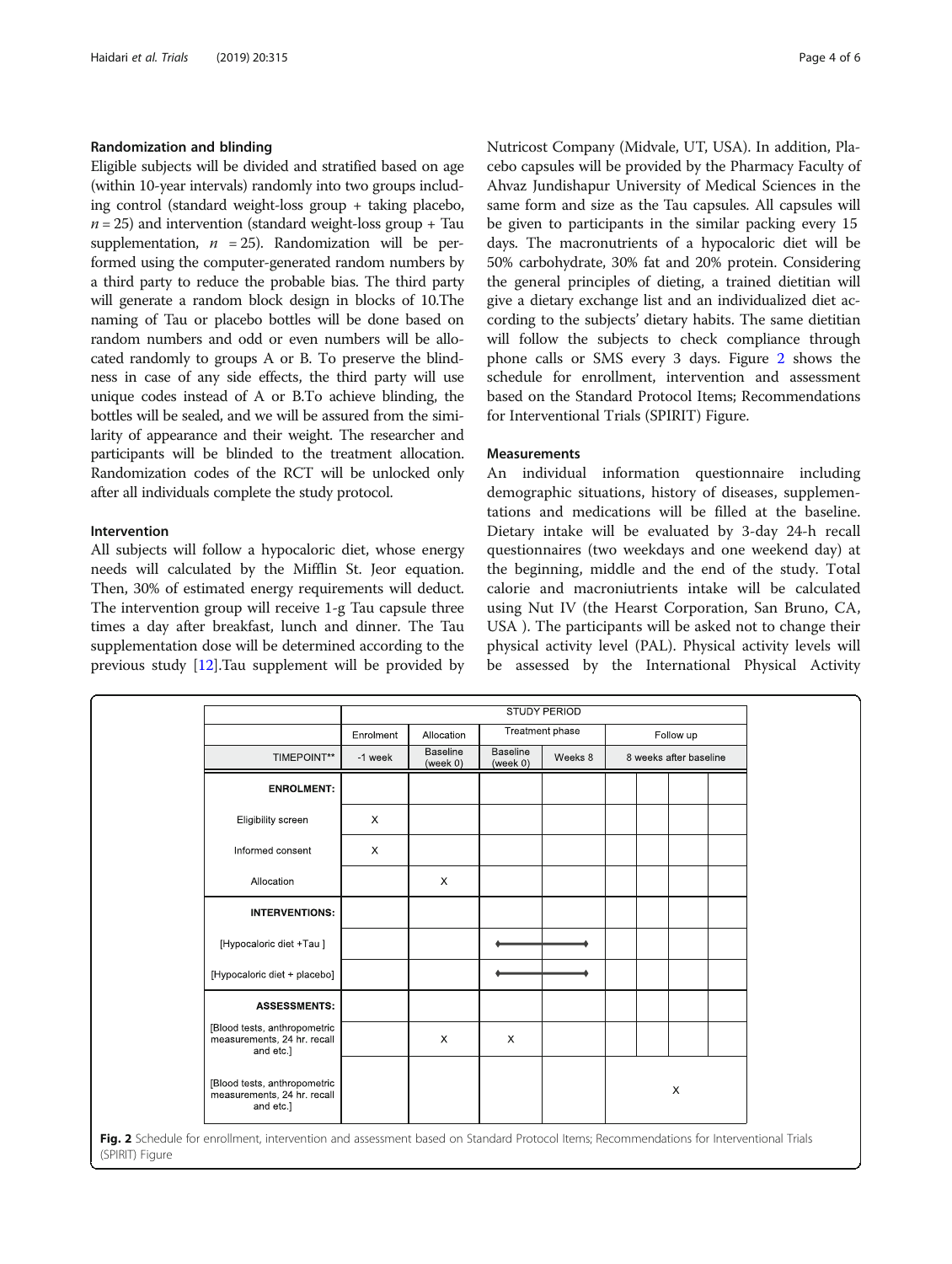<span id="page-4-0"></span>Questionnaire (IPAQ) at the beginning and end of the study. The physical and anthropometric measurements will be given with minimal clothing and without shoes. Body weight will be measured using a 100-g accuracy scale (Seca). Height will be measured using a 0.5-cm accuracy Seca stadiometer. BMI will be computed by dividing body weight (kg) to the square of height (m). Waist circumference will be measured using a tape meter at the midpoint between the lowest rib and iliac crest and at the end of a normal expiration to the nearest 0.5 cm. A TANITA BC-418 body analyzer will be applied to estimate total body fat, fat percent, fat-free mass and fat-free mass percent. Five milliliters of venous blood sample (in a regular tube) will be taken after a 10–12-h overnight fast at the baseline and end of the study. Blood samples will be centrifuged at 1500 g for 15–20 min to separate the serum. Serum will be stored at − 80 °C and will be used for biochemical analysis, such as FGF19 (μg/mL), FGF21 (μg/mL), β-klotho coreceptor (μg/mL), leptin (μg/mL), adiponectin (μg/mL), hs-CRP (μg/mL), insulin (μU/mL), fasting blood sugar (FBS) (mg/dL), total cholesterol (TC), high-density lipoprotein (HDL-C), triglyceride (TG), alanine transferase (ALT), aspartate transaminase (AST) and gammaglutamyl transferase (GGT), in the serum. Enzymelinked immunosorbent assay (ELISA) kits will be applied to measure serum FGFs, β-klotho co-receptor, leptin, adiponectin, hs-CRP and insulin, lipid profile and serum glucose concentration. Also, serum hepatic enzymes will be measured using the enzymatic method by Pars Azmoon kits (Tehran, Iran). Low-density lipoprotein (LDL-C) concentrations will be computed by the Friedewald equation. Homeostasis model assessment – insulin resistance (HOMA-IR) will be calculated as follows:

FBS (mg/dL)  $\times$  fasting serum insulin ( $\mu$ U/mL)/405,

where FBS is fasting blood sugar.

#### Statistical analysis

We will use intention-to-treat (ITT) and per-protocol (PP) populations in the analysis. The ITT population consists of all individuals who will be randomized, whereas the PP population consists all participants who complete the 8-week intervention. The data will be revised randomly to check accuracy and completeness. All data will be reported as mean  $\pm$  SD. The percentage changes for each variable will be computed by the following formula:

 $[(E - B)/B \times 100],$ 

where  $E$  and  $B$  are the end value and the baseline value of variable, respectively. The data normality will be analyzed using the Kolmogorov-Smirnov test. To

compare parametric continuous data between and within the groups, the independent sample  $t$  test and the paired sample  $t$  test will be used, respectively. In addition, to compare the differences in asymmetric variables between and within the groups, the Mann-Whitney test and Wilcoxon test will be applied, respectively. The analysis of covariance (ANCOVA) test will be used to control confounding variables. To evaluate the association between changes in fibroblast growth factors (FGF19, FGF21), β-Klotho co-receptor concentrations and other variables, linear regression models will be used. SPSS version 21 (IBM, Armonk, NY, USA) will be used for data analysis. A  $p$  value < 0.05 will be considered statistically significant.

#### Safety, adverse effects and monitoring data

There are no known side effects for 3-g/day Tau supplementation [\[12\]](#page-5-0). However, this RCT will supervise by a Data Monitoring Committee (DMC). In addition, any possible side effects will be reported to the Ethics Committee of the Ahvaz University of Medical Sciences.

### **Discussion**

The discovery of the FGFs (FGF19, FGF21) and their influences on the body energy balance as hormones demonstrate significant progress in obesity and type 2 diabetes studies. It seems that FGF21, FGF19 and β-klotho concentrations are correlated with risk factors for metabolic diseases especially in subjects with abdominal obesity. Weight loss may diminish obesity risk via regulation of adiposetissue-derived factors, finally modulating concentrations of FGFs (FGF19, FGF21) and β-klotho co-receptor. In addition, according to the studies, Tau may regulate adipose-tissue-derived factors. Therefore, a weight-loss diet can promote the useful effects of Tau supplementation. This study should determine another beneficial effect of Tau supplementation through regulation of FGFs and βklotho co-receptor along with a standard weight-loss diet.

#### Additional file

[Additional file 1:](https://doi.org/10.1186/s13063-019-3421-5) Standard Protocol Items: Recommendations for Interventional Trials (SPIRIT) 2013 Checklist: recommended items to address in a clinical trial protocol and related documents. (DOC 122 kb)

#### Abbreviations

ALT: Alanine transferase; ANCOVA: Analysis of covariance; AST: Aspartate transaminase; BMI: Body mass index; Cys: Cysteine; EPA: Eicosapentaenoic acid; FBS: Fasting blood sugar; FFA: Free fatty acid; FGFR: FGF receptors; FGFs: Fibroblast growth factors; GGT: Gamma-glutamyl transferase; HDL-C: High-density lipoprotein; HOMA-IR: Homeostasis model assessment – insulin resistance; hs-CRP: High-sensitivity C-reactive protein; IPAQ: International Physical Activity Questionnaire; ITT: Intention to treat; LDL-C: Low-density lipoprotein; Met: Methionine; PAL: Physical activity level; PGC: PPAR γ co-activator protein; PPAR: Peroxisome proliferator-activated receptor; RCT: Randomized controlled clinical trial; ROS: Reactive oxygen species; Tau: Taurine; TC: Total cholesterol; TG: Triglyceride